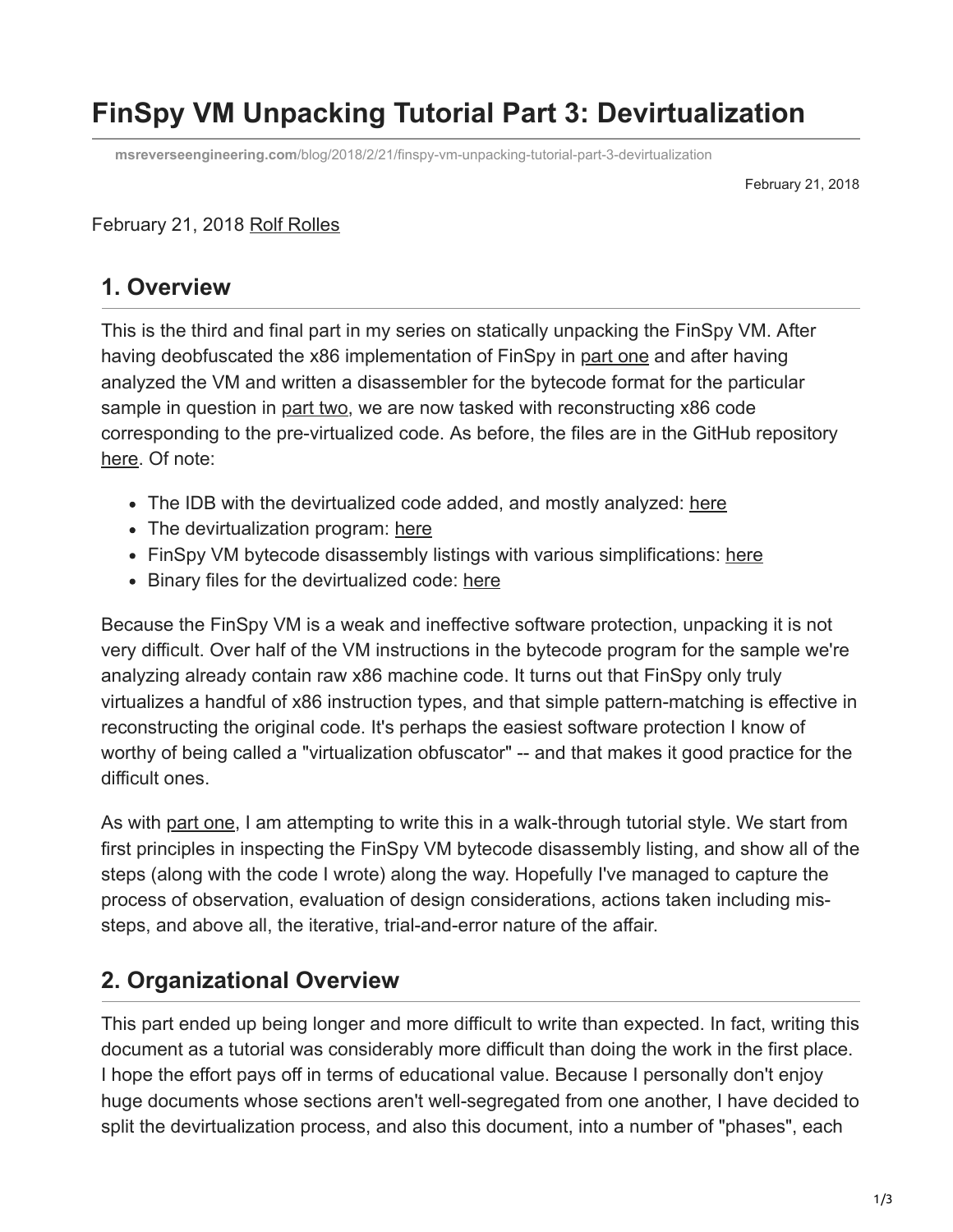in its own individual blog entry. All entries are currently online and available for reading; links to them are immediately below. Each individual part links to the code and binary artifacts used in that phase.

Here are the contents of each phase in brief, along with links to the individual parts:

- 1. [Part #3, Phase #1: analyzing and deobfuscating FinSpy VM bytecode programs.](http://www.msreverseengineering.com/blog/2018/2/21/wsbjxrs1jjw7qi4trk9t3qy6hr7dye) In [part two,](http://www.msreverseengineering.com/blog/2018/1/31/finspy-vm-part-2-vm-analysis-and-bytecode-disassembly) we analyzed the FinSpy VM and its instruction set, and ultimately wrote a disassembler for FinSpy VM programs. This phase begins by reviewing the FinSpy VM instruction set. Next, we work from first principles in analyzing the FinSpy VM bytecode program. First we add a useful feature to our FinSpy VM disassembler. Next, we analyze a set of VM instructions -- group #2, in the parlance -- used by the VM bytecode program for obfuscation purposes. We determine several patterns, and write code to detect and simplify instances of those patterns within FinSpy VM bytecode programs. After one more small tweak to the disassembler, the FinSpy VM bytecode program is now ready to be devirtualized back into x86 machine code.
- 2. [Part #3, Phase #2: initial devirtualization](http://www.msreverseengineering.com/blog/2018/2/21/devirtualizing-finspy-phase-2-first-attempt-at-devirtualization). The previous phase left the FinSpy VM bytecode program in a suitable form for devirtualization. This phase begins by discussing the theory behind devirtualizing the individual FinSpy VM instructions. Next, we write a tool to devirtualize FinSpy VM bytecode programs -- this tool takes as input the disassembly of a FinSpy VM program, and produces as output a blob of x86 machine code that no longer relies upon the VM. After producing output, we then inspect our initial results in devirtualization to determine a few deficiencies and remaining tasks before our devirtualization can be considered complete. This phase ends by fixing one of the issues revealed by inspecting the devirtualized output.
- 3. [Part #3, Phase #3: devirtualizing function calls](http://www.msreverseengineering.com/blog/2018/2/21/devirtualizing-finspy-phase-3-fixing-the-function-related-issues). The devirtualization generated by the previous stage still has a few deficiencies that need to be fixed before the output is fully usable. As it turns out, all of these deficiencies relate to how the FinSpy VM deals with function calls and function pointers. We discuss the source of the difficulties and determine what needs to be done to fix the issues. Then we discuss a few strategies that we might employ to solve the problems, including a somewhat sophisticated one involving x86 emulation. We settle for something less than that.
- 4. [Part #3, Phase #4: second devirtualization.](http://www.msreverseengineering.com/blog/2018/2/21/devirtualizing-finspy-phase-4-second-attempt-at-devirtualization) The previous phase collected information about virtualized functions in preparation for a second attempt at devirtualization. This phase incorporates that information into the devirtualization process, and then reinspects the devirtualized code for defects. After fixing one more remaining major issue and two small ones, we now have our complete devirtualized blob of x86 machine code for the FinSpy VM program in our sample. We trick IDA into loading our devirtualized code, and now our devirtualization journey is complete.

After phase #4 was complete, I next completely analyzed the devirtualized FinSpy dropper binary. I may publish some techniques I saw that weren't widely documented, and I may publish a complete analysis of the dropper. However, that writing remains to be done, and is